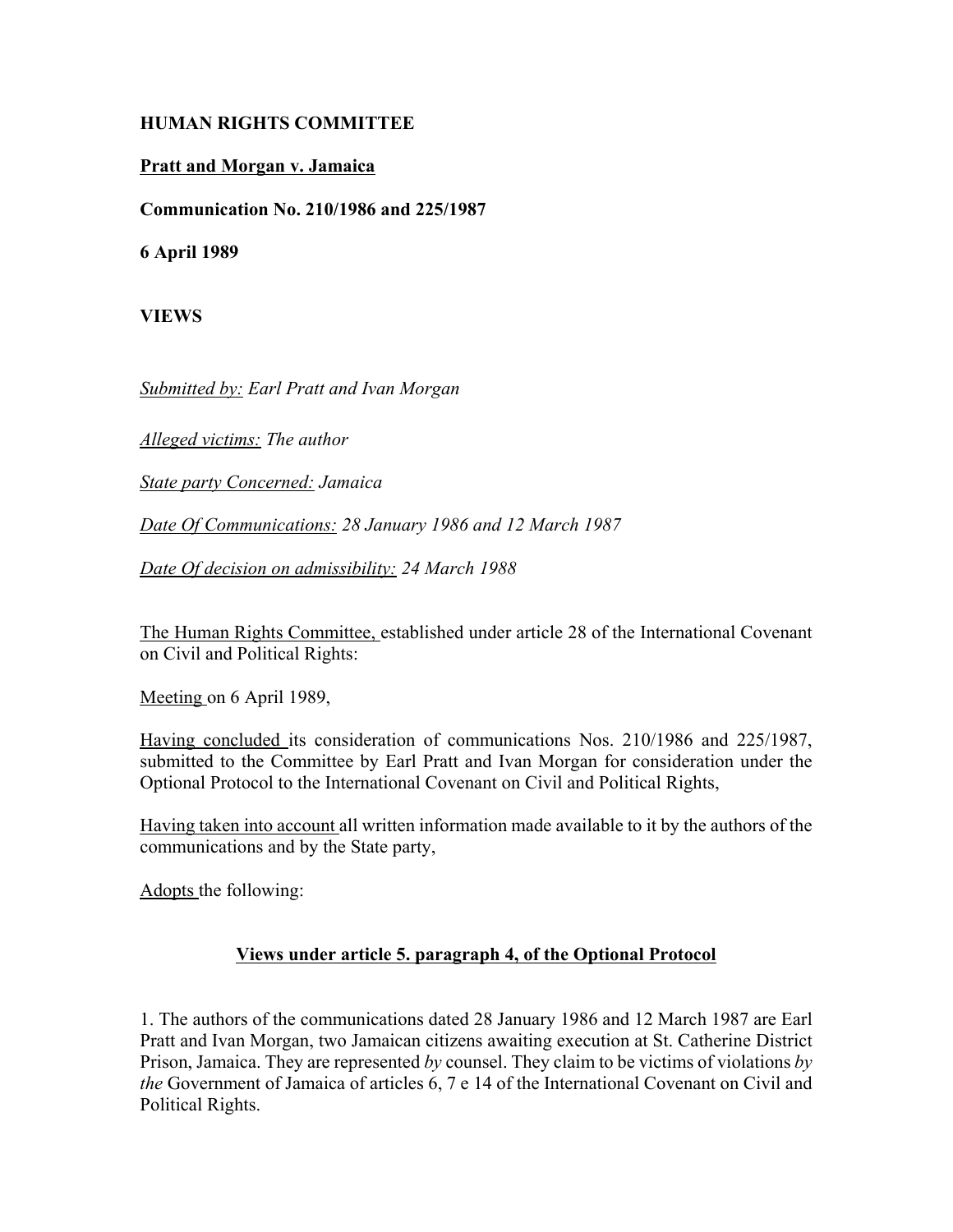2.1 On 6 October 1977, Junior Anthony Missick was shot to death. Three men were reportedly involved in the shooting, including the authors, both of whom were tri in the Home Circuit Court at Kingston from 10 to 15 January 1979. It is alleged that an important defence witness, Mr. Clarence Smith, who would have provided are alibi for Mr. Pratt, was available to give testimony when the' court hearing was convened on Friday, 12 January 1979. He had, however, temporarily left the premises, and when he returned, the Court had adjourned until Monday, 15 January. On that day Mr. Smith was not present and the judge closed the case without hearing his testimony. The jury found the authors guilty of murder and they were sentenced to death.

2.2 The Jamaican Court of Appeal considered the authors' appeal in September, November and December 1980. The defence argued that the trial judge "wrongly exercised his discretion not to discharge the jury upon the disclosure of prejudicial evidence, upon extraneous and irrelevant grounds, and upon a misinterpretation of the evidence". The "prejudicial evidence" challenged in the appeal was the allegedly fortuitous statement by the chief witness for the prosecution that Mr. Pratt and Mr. Morgan had been friends of the deceased for about three years, and that Mr. Pratt and the deceased had previously shot another friend of theirs. This statement did not specify who had been shot or what the consequences of the shooting had been, but left an impression with the jury that the accused were capable of killing their own friends. It is argued that the jury would have been discharged and a new trial ordered, as requested by the defence. In rejecting the appeal, the Court of Appeal found that the directions of the trial judge had not operated to the detriment of the appellants. In the particular case of Mr. Morgan, the trial record shows that the only evidence against him was the statement of one witness that he had been with Mr. Pratt at the time of the looting and that he too had had a gun. The witness had not seen him actually shoot, nor was there any evidence produced to show that the killing had been in pursuance to a prior agreement. In his defence, Mr. Morgan himself had stated, by way of alibi, that he had been with his wife and children at the time of the killing.

2.3 The Court of Appeal did not state its reasons for rejecting the appeal until early four years later, on 24 September 1984. A petition for special leave to appeal to the Judicial Committee of the Privy Council was dismissed on 7 July 1986. The Judicial Committee nevertheless expressed the view that it was disgraceful that some nine years had elapsed since the alleged offence and seven years since conviction before the matter came before it. In particular, the judicial Committee thought that the delay by the Court of Appeal of Jamaica in issuing a written judgement, almost four years from the date of the hearing, was inexcusable and must never occur again, especially not in a capital penalty case. he Judicial Committee of the Privy Council expressed grave misgivings about this delay and pointed out that this could be the source of grave injustice and possibly constitute inhuman and degrading treatment. It is claimed on behalf of the authors that such "inexcusable delay" constituted cruel and inhuman treatment in hat, between 1980 and 1984, they could not pursue their petition for special leave to appeal to the Privy Council because such a procedure was not possible without he written judgement of the Jamaican Court of Appeal. Moreover, during all this period they were detained in that part of the prison reserved for convicted persons waiting execution.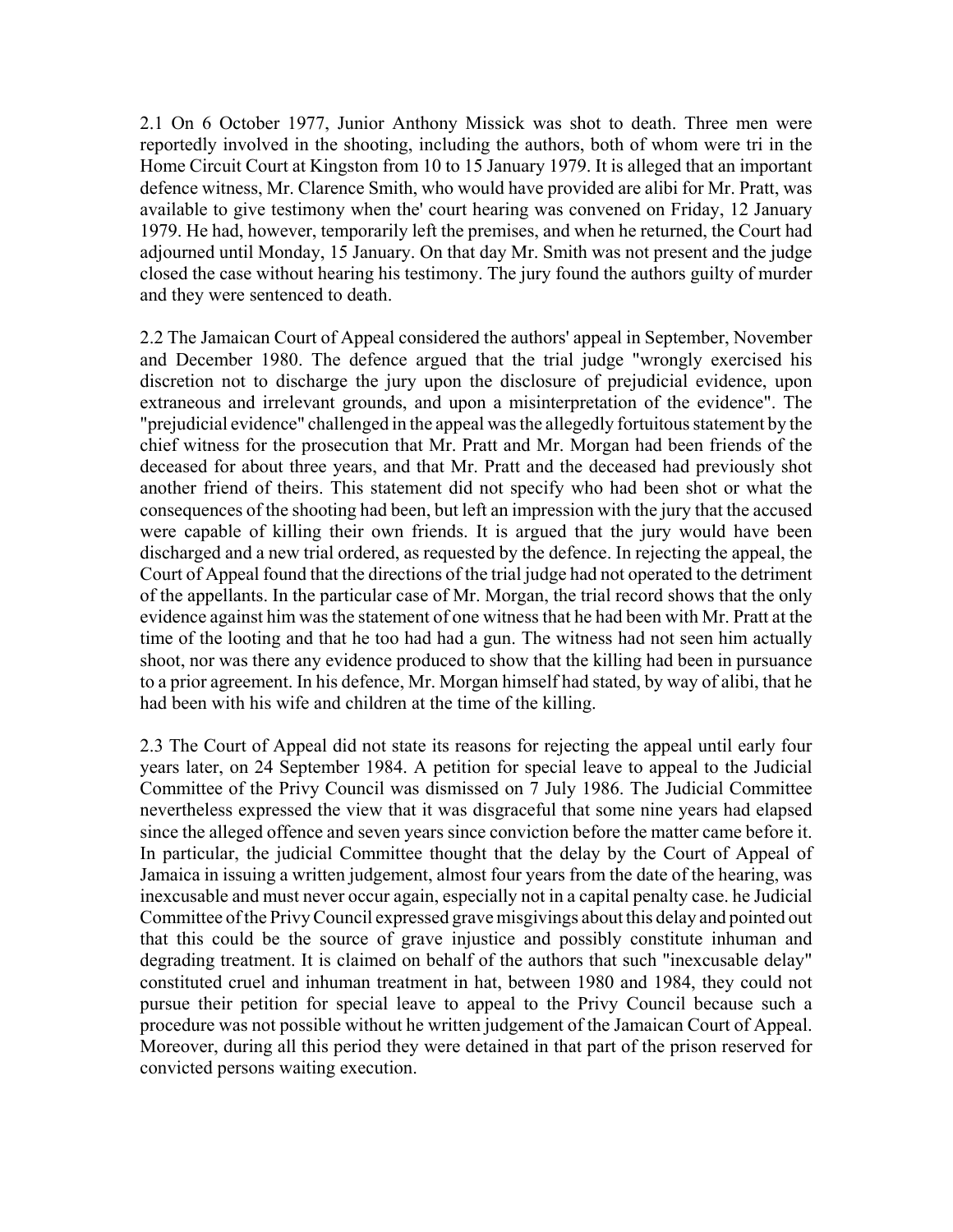2.4 On 13 February 1987, a warrant was issued for the execution of Mr. Pratt and Jr. Morgan to take place on 24 February 1987. A stay of execution was granted for both men on 23 February 1987. They were notified of the stay only 45 minutes before the executions were to take place.

3. In the case of Mr. Pratt, the Human Rights Committee had, by interim decision dated 21 July 1986, inter alia, requested the State party, under rules 86 and 91 of :he Committee's rules of procedure, not to carry out the death sentence against the author before the Committee had had an opportunity to consider further the question of the admissibility of the communication and to provide the Committee with several clarifications concerning the judicial remedies available to the author. By submission dated 18 November 1986, the State party provided the clarifications bought by the Committee.

4. Under cover of a letter dated 20 March 1987, the authors' representative submitted further information. In particular, he argues: (a) that the delays in :he judicial proceedings against the authors constitute a violation of the right to be heard within a reasonable time; (b) that the authors have been subjected to cruel, inhuman and degrading treatment by reason of such delay and also by reason of having been confined to death row since their conviction and sentence in January 1979; (c) that service of a warrant for their execution would amount to an arbitrary deprivation of life; and (d) that the Court of Appeal's failure to provide a written judgement within a reasonable time constitutes a breach of section 20 of the Constitution of Jamaica and is contrary to the Court of Appeal' duty to give reasons for an important decision and, accordingly, contrary to principles of natural justice.

5. By decision dated 24 March 1987 concerning the communication of Mr. Morgan, the Human Rights Committee transmitted the communication to the State party, requesting it, under rule 91 of the provisional rules of procedure, to provide information and observations relevant to the question of the admissibility of the communication and, under rule 86 of the rules of procedure, not to carry out the death sentence against Mr. Morgan before the Committee had had the opportunity to render a final decision in the case. By further decision under rule 91 dated 8 April 1987, concerning the communication of Mr. Pratt, the Committee decided to transmit the additional information to the State party and to request it to clarify: (a) how long it would normally take the Court of Appeal to produce a written judgement in appeals against convictions for a capital offence; and (b) When the Court of Appeal did not provide a written judgement until three years and nine months after rejecting the author's appeal. As in the case of Mr. Morgan, it requested the State party, under rule 86 of the provisional rules of procedure, not to carry out the death sentence against the author until it had had an opportunity to render a final decision in the case.

6.1 In two submissions under rule 91 dated 4 and 10 June 1987, jointly relating communications 210/1986 and 225/1987, the State party replied to the questions posed by the Committee in its decision of 8 April 1987, referred to in paragraph above, and objected to the admissibility of the communications on a number of grounds.

6.2 With regard to the first question posed by the Committee, it explained that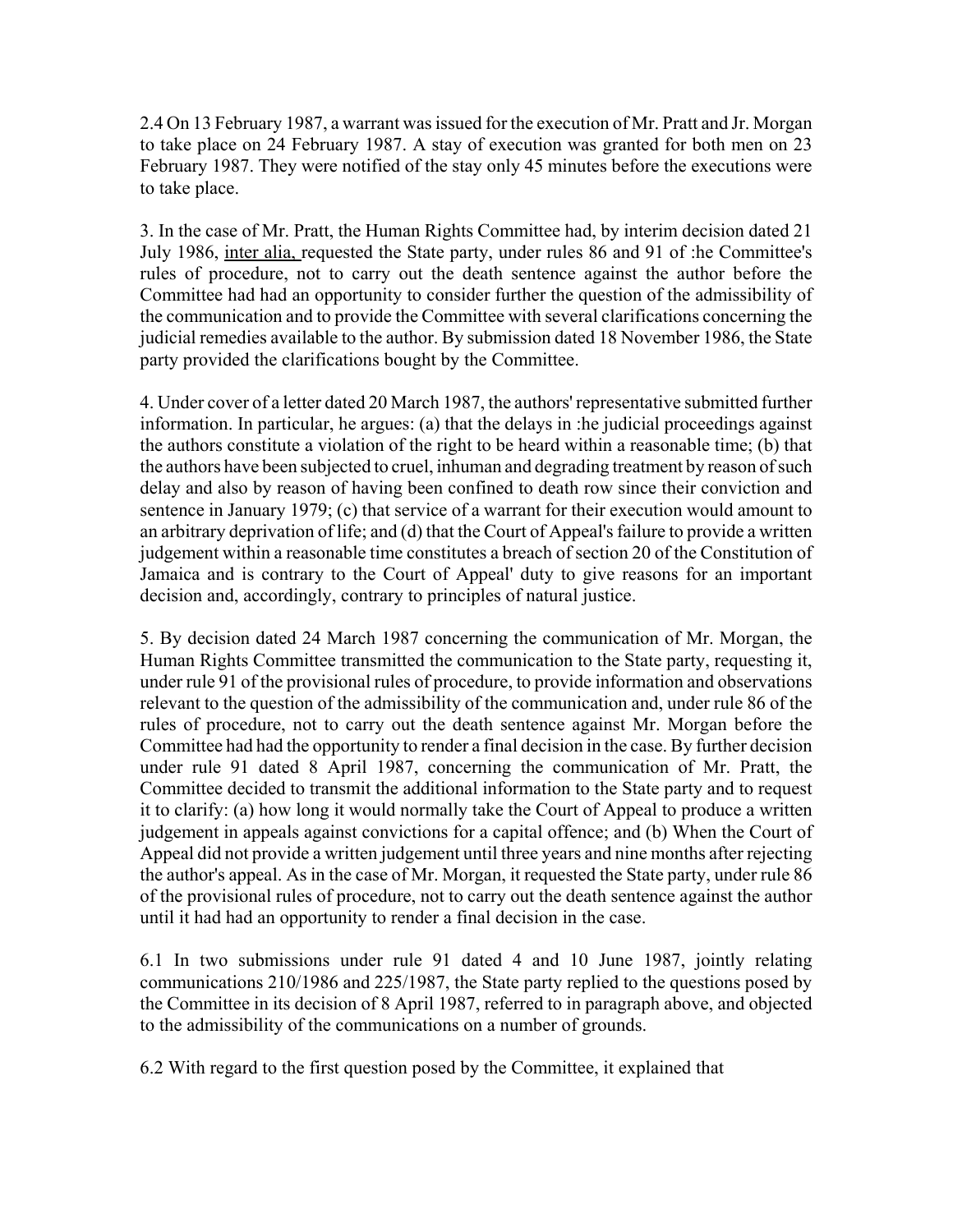"It is established practice of the Court of Appeal to endeavour to hand down judgements in criminal cases in the term in which the appeal is heard, or a the very latest, during the next term. This means that judgements or reason for judgements are normally available within three months of the hearing of the appeal."

With regard to the second question, it stated that:

"[O]n November 12, 1980, the application for leave to appeal by Earl Pratt Ivan Morgan came up for hearing before the Court of Appeal. The application was refused and the Court promised to give written reasons at a later date. Regrettably, owing to an oversight, the papers in the case were co-mingled with completed case files. It was not until the summer of 1984 that it was brought to the attention of the judge who was to prepare the written judgement that the reasons for judgement were outstanding, and he then attended to the matter."

6.3 The State party rejects to the authors' contention that the delays in the judicial proceedings in their cases constitute a violation of the right to be heard within a reasonable time. It argues that, during the three years and nine months between the Court of Appeal's judgement and the delivery of its written decision, it would have been open to the authors or to their counsel to apply to the Court of Appeal for the written judgement; had they done so, the Court would have been obliged to provide it. According to the State party, the responsibility of the accused for asserting his rights is an important factor in considering an allegation of breach of the right to trial within a reasonable time. Since the authors are said not to have asserted their rights, the State party contends that article 14, paragraph 3 (d), of the Covenant, which it sees as being coterminous with section 20, paragraph 1, of the Jamaican Constitution, has not been violated. The State party further denies that delays in the judicial proceedings concerning the authors constitute cruel, inhuman or degrading punishment in violation of article 7 of the Covenant, or that service of a warrant for the execution of the authors would amount to an arbitrary deprivation of life.

6.4 The State party further contends that the authors' communications are inadmissible because they have failed to exhaust domestic remedies, as required by article 5, paragraph 2 (b), of the Optional Protocol. It points out that in respect of the authors' complaints breach of the right to trial without undue delay and breach of the right to protection against subjection to torture or cruel, inhuman or degrading treatment - it would have been open to the authors to apply to the Supreme Court for redress alleging breaches of these fundamental rights protected by sections 17 and 20, paragraph 1, of the Jamaican Constitution.

7.1 In their comments dated 29 October 1987, the authors contend that their allegations are well-founded, and that they have indeed exhausted all available legal remedies. They refer to the decision of the Judicial Committee of the Privy Council in Noel Riley et al, v. the Attorney-General (1981), where it was decided by a majority (3/2) that whatever the reasons for, or length of, delay in executing a sentence of death lawfully imposed, the delay can afford no ground for holding the execution to be in contravention of section 17 of the Jamaican Constitution. Accordingly there are no grounds upon which an application by way of constitutional motion to .the Supreme Court of Jamaica could successfully be brought.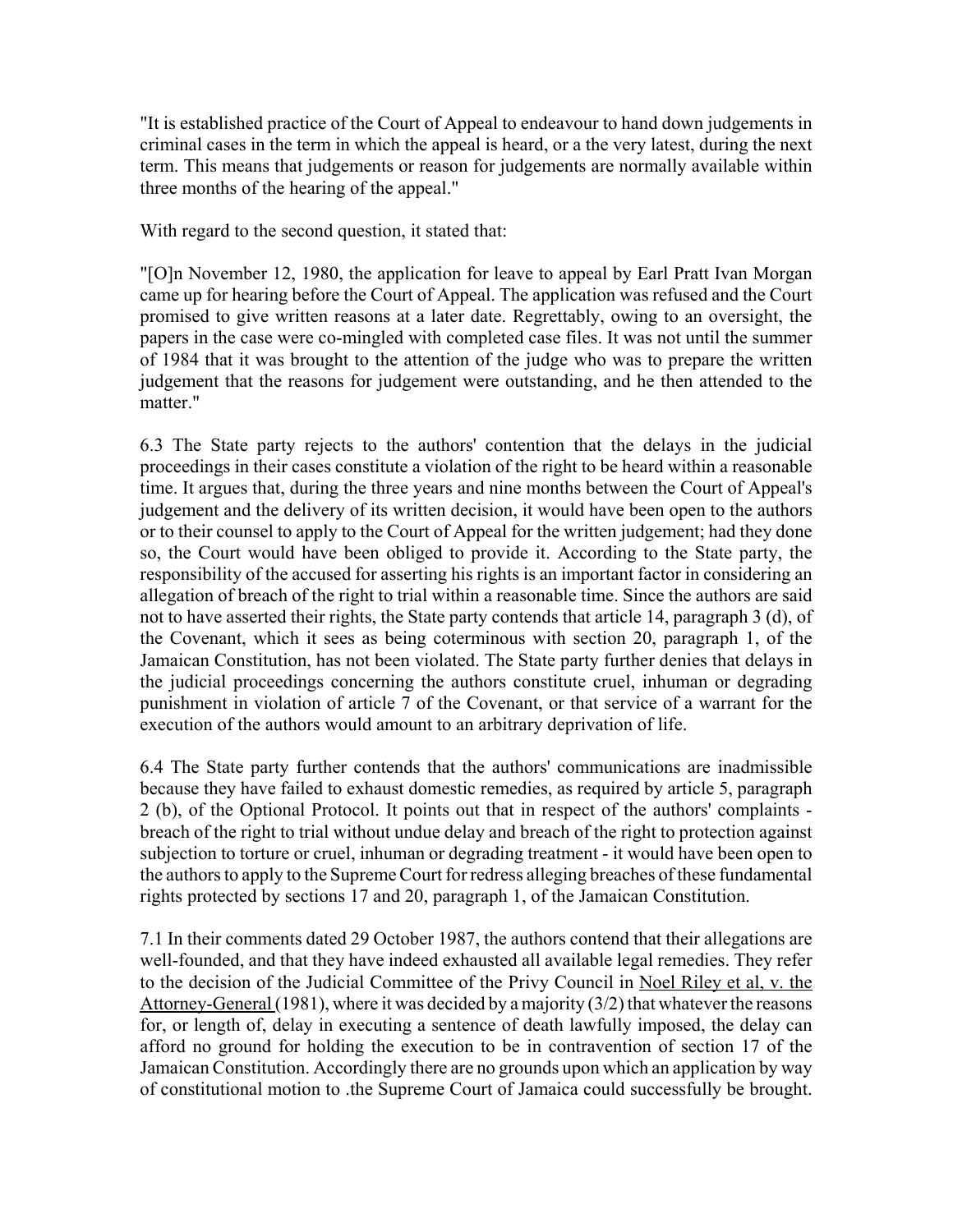Any such motion must inevitably fail and be decided against the applicants: in consequence, this is not a domestic remedy available to the applicants. On 17 July 1986, the Judicial Committee of the Privy Council refused the applicants' petition for special leave to appeal.

7.2 In a further submission under rule 91 dated 17 February 1988, the authors provide additional information concerning the alleged violation of article 14 of the Covenant to the effect that they were not given a fair trial and were denied the opportunity to establish their innocence. They claim that during the trial the principal prosecution witness was questioned by the judge, to whom he answered that Mr. Pratt had shot a person other than the victim; thereafter the judge not only asked the shorthand writer to repeat this prejudicial evidence but proceeded to hear the submissions of the lawyer on this evidence in the presence of the jury. Thus it was impossible for the jury to ignore the above-mentioned prejudicial evidence against Mr. Pratt and, by association, Mr. Morgan. Furthermore, since the lawyer made his submissions in the presence of the jury immediately after the questioning of the witness by the judge, this highlighted the prejudicial nature of this piece of evidence in the eyes of the jury. It is argued that the extent of the prejudice was such that the judge could not redress the balance in his summing up; in any event, he declined to do so. The authors consider this to be bias on the part of the judge against them. According to the authors, another example of the judge's bias was his refusal to confirm to the jury that they were of previous good character. They submit that this .evidence should have been accepted. Finally they argue that they were poorly defended. In particular, they claim that it was wrong for Mr. Pratt's counsel, while waiting for the arrival of a vital alibi witness who would testify that Mr. Pratt was elsewhere at the time of the murder, to decide to close the case at this point and to so inform the Court. This is said to be buttressed by a statement of the Court of Appeal which, in refusing an application to call new alibi evidence, criticized Mr. Pratt's counsel as follows: "... it is clear that this was not a case of the witness not being available ... Indeed, we formed the view that counsel at the trial had chosen to close his case and to take a calculated chance"

7.3 For the above reasons, the authors claim that they were effectively denied the opportunity to have their innocence established. They refer in this context to resolution 1984/50 on "Safeguards guaranteeing protection of the rights of those facing the death penalty", adopted by the Economic and Social Council on 25 May 1984, and in particular safeguard No. 5:

"Capital punishment may only be carried out pursuant to a final judgement rendered by a competent court after legal process which gives all possible safeguards to ensure a fair trial, at least equal to those contained in article 14 of the International Covenant on Civil and Political Rights, including the right of anyone suspected of or charged with a crime for which capital punishment may be imposed to adequate legal assistance at all stages of the proceedings."

8. On 23 February 1988, a second warrant was issued for the execution of the authors on 8 March 1988. By telegram dated 24 February 1988 addressed to the Jamaican Deputy Prime Minister and Minister for Foreign Affairs, the Chairman of the Human Rights Committee reiterated the Committee's request for a stay of execution in conformity with its decisions of 24 March and 8 April 1987. A second stay of execution was granted for both men on 1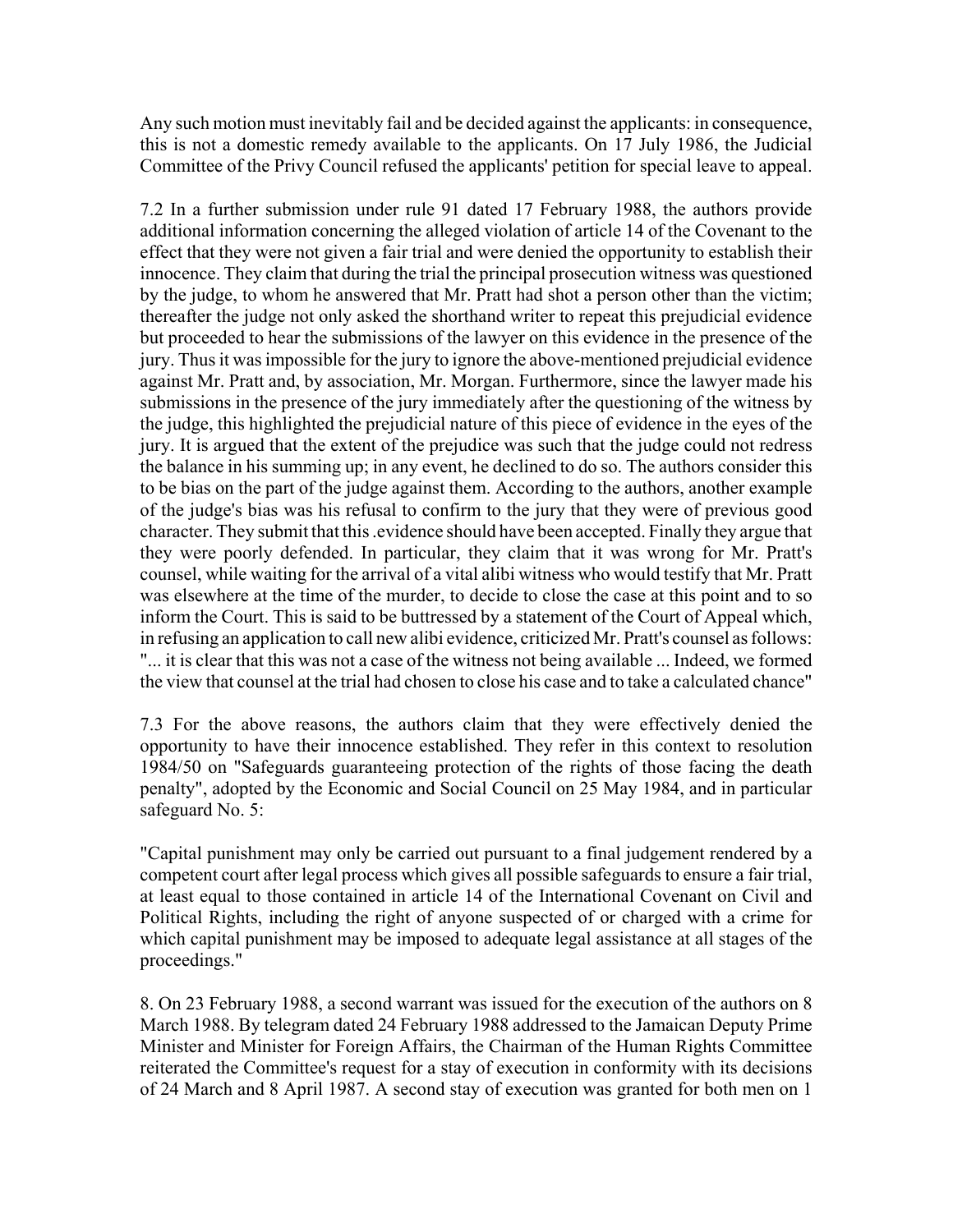March 1988.

9.1 Before considering any claims in a communication, the Human Rights Committee must, in accordance with rule 87 of its provisional rules of procedure, decide whether or not it is admissible under the Optional Protocol to the Covenant.

9.2 Having considered that communications No. 210/1986 and No. 225/1987 refer to the same events said to have taken place in Jamaica since October 1977 and can thu: appropriately be dealt with together, the Committee decided on 24 March 1988 to deal jointly with these communications, pursuant to rule 88, paragraph 2, of its provisional rules of procedure.

9.3 The Committee has ascertained, as it is required to do under article 5, paragraph 2 (a), of the Optional Protocol, that, although the authors' cases were considered by the Inter-American Commission on Human Rights, they are no longer being examined under another procedure of international investigation or settlement

9.4 With regard to the State party's contention that the authors had failed to exhaust domestic remedies because they would still be able to submit their case to the Supreme Court of Jamaica, the Committee noted that the allegations relating to violations of articles 14 and 7 of the Covenant were inextricably mixed and that, in so far as article 14 was concerned, available remedies had been exhausted. Accordingly, the Committee was unable to find that the authors had failed to comply with the requirements of article 5, paragraph 2 (b), of the Optional Protocol.

10. On 24 March 1988, the Human Rights Committee therefore decided that the communications were admissible.

11.1 In its submission under article 4, paragraph 2, of the Optional Protocol, dated 19 August 1988, the State party notes that inasmuch as the authors' allegation concerning a violation of article 6 is concerned, the Committee's decision on admissibility suggests that this claim is no longer under consideration y it. With respect to the alleged violations of articles 7 and 14, it reiterates is arguments outlined in paragraph 6.4 above and comments on the authors' contentions in paragraph 7.1 above. Concerning the argument that any constitutional motion in their case would inevitably fail because of the precedent et by the Privy Council's decision in Riley v. the Attorney-General, it points out hat the requirement of exhaustion of domestic remedies was adopted by consensus by he States parties to the Optional Protocol, and that in the circumstances of the case, the requirement cannot be deemed to have been met or waived for the reasons advanced by the authors. The only qualification, in article 5, paragraph 2 (b), in fine, that the general rule shall not apply "where the application of the remedies is unreasonably prolonged", is said to be inapplicable to the case.

11.2 The State party rejects the argument that "an application to the Supreme Court, in respect of section 17 of the Jamaican Constitution, must inevitably fail y reason of the Privy Council's decision in Riley's case". It contends that while t is true that the doctrine of precedent is generally applicable, it is equally rue that this doctrine may be set aside on the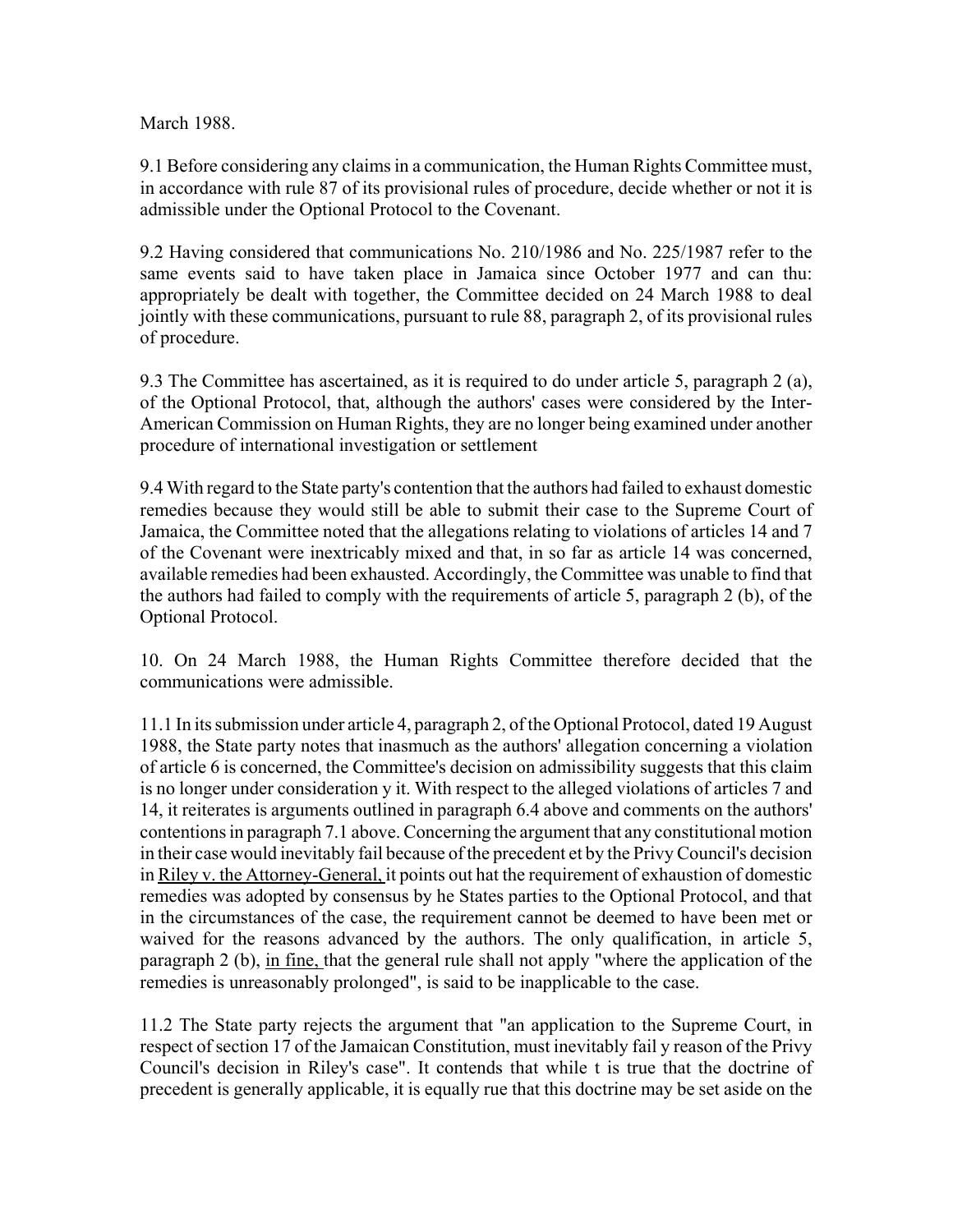grounds that a previous decision ad been arrived at per incuriam (through inadvertence). Thus, it would be open to he authors to argue that the decision in Riley v, the Attorney-General was the result of inadvertence, especially in the light of the dissenting opinions given by ord Scarman and Lord Brightman. For this reason, the State party contends that here are no grounds for disregarding its contention that the communications are inadmissible in so far as they relate to article 7.

11.3 With respect to the alleged violation of article 14, the State party refers to curious aspects" in the way in which the Committee's decision on admissibility addresses this issue and its earlier submission that the communications are inadmissible because of nonexhaustion of domestic remedies because the authors did not avail themselves of the remedies provided for in section 25 of the Jamaican Constitution. It submits that since the authors had not complained about the non-availability of remedies in this respect, one should have expected the Committee to declare the communication inadmissible for non-exhaustion of domestic remedies. It describes the Committee's argumentation as "unreasoned" and affirms .hat the Committee's conclusion that domestic remedies had been exhausted in 'elation to article 14 rests on the simple assertion that "the allegations relating .o violations of articles 14 and 7 of the Covenant are inextricably mixed and that, n so far as article 14 is concerned, available remedies have been exhausted".

11.4 According to the State party, the latter argument is:

"unreasonable and unreasoned because, firstly, the [Committee's] decision does not identify the basis for the supposed principle that if the allegations relating to articles 14 and 7 are inextricably mixed, local remedies have for that reason been exhausted; secondly, assuming the validity of any such principle (which the State party does not believe to exist), the decision proceeds by way of assertion rather than reason in that it does not offer any reason for, or illustration of, the 'inextricable mixture'; in short, it does not show how the different allegations relating to these separate articles are 'inextricably mixed'."

11.5 The State party thus concludes that the Committee's decision on admissibility is "unwarranted and without foundation" and reiterates that it considers the allegations relating to a violation of article 14 to be inadmissible for non-exhaustion of domestic remedies.

12.1 The Human Rights Committee has considered the present communications in the light of all the information made available to it by the parties, as provided in article 5, paragraph 1, of the 0ptional Protocol.

12.2 The Committee has taken note of the State party's contention that with respect to the alleged violations of articles 7 and 14, domestic remedies have not been exhausted by the authors. It takes the opportunity to expand upon its admissibility findings.

12.3 The State party has contended that the Committee has no discretion in the application of the local remedies rule (save that the remedy is unacceptably prolonged), in the sense that where local remedies are not exhausted it must declare a communication inadmissible. This is correct in principle, but the Committee necessarily has to determine whether there are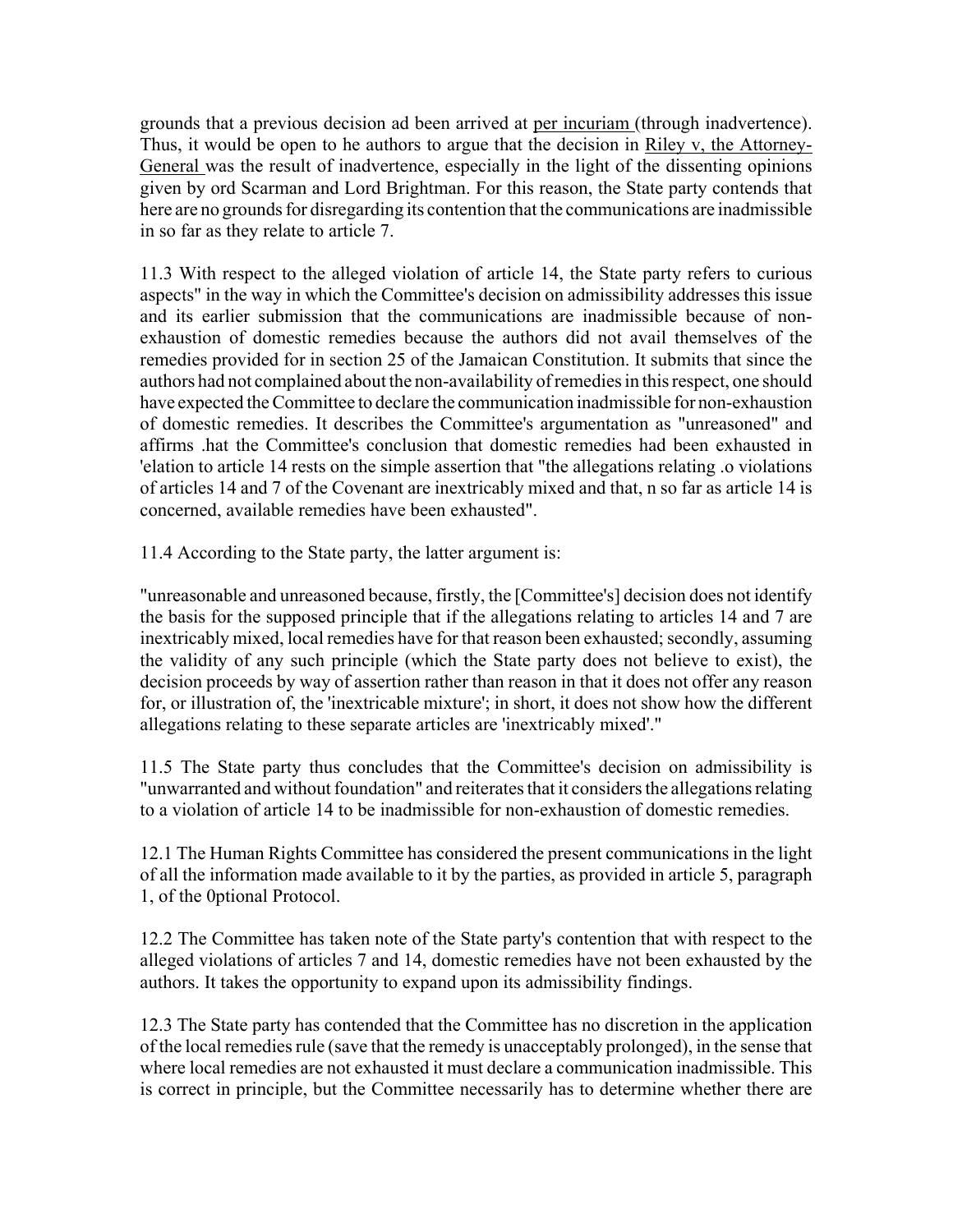effective local remedies left for an author to exhaust. That the local remedies rule does not require resort to appeals that objectively have no prospect of success, is a well established principle of international law and of the Committee's jurisprudence.

12.4 The Committee has taken due notice of the State party's argument that a constitutional motion filed on behalf of the authors in the Supreme Court of Jamaica is not bound to fail simply because of the precedent set by the judgement of the Judicial Committee of the Privy Council in the case of Riley v. the Attorney-General, and that the authors could have argued that the said judgement had been arrived at per incuriam.

12.5 A thorough consideration of the judgement of the Privy Council in the case of Riley does not lend itself to the conclusion that it was arrived at per incuriam . This judgement explicitly endorses the conclusion of the Privy Council in another case concerning chapter three of the Jamaican Constitution, a/ where it had been argued that this chapter proceeded on the assumption that "the fundamental rights which it covers are already secured to the people of Jamaica by existing law", and that "the laws in force are not to be subjected to scrutiny in order to see whether or not they conform to the precise terms" of the provisions in chapter three. And while it is true that Lord Scarman and Lord Brightman dissented from the majority opinion, they did acknowledge that the constitutional remedy was only available where there was no other adequate redress. In these circumstances, authors' counsel was objectively entitled to take the view that, on the basis of the doctrine of precedent, a constitutional motion in the cases of Mr. Pratt and Mr. Morgan would be bound to fail and that there thus was no effective local remed still to exhaust.

12.6 Section 20, paragraph 1, of the Jamaican Constitution guarantees the right to a fair trial, and section 25 provides for the implementation of the provisions guaranteeing the rights of the individual. Section 25, paragraph 2, stipulates hat the Supreme Court has jurisdiction to "hear and determine applications" but odds, in fine, the following qualifications:

"Provided that the Supreme Court shall *not* exercise its powers under this subsection if it is satisfied that adequate means of redress for the contravention alleged are or have been available to the person concerned under any other law."

In the view of the Committee the authors had means of redress available for the alleged breach of their right to a fair trial by appealing to the Jamaican Court of Appeal and by petitioning the Judicial Committee of the Privy Council for special reave to appeal. Their case thus falls within the scope of application of the qualification in section 25, paragraph 2, further confirming that no further local remedy would have been available by way of constitutional motion.

12.7 For the reasons indicated above, the Committee is not satisfied that a constitutional motion would constitute an effective remedy for the authors within the meaning of article 5, paragraph 2 (b), of the Optional Protocol. It therefore includes that there is no reason to revise its decision on admissibility of 24 March 1988.

13.1 With respect to the alleged violation of article 14, there are two questions before the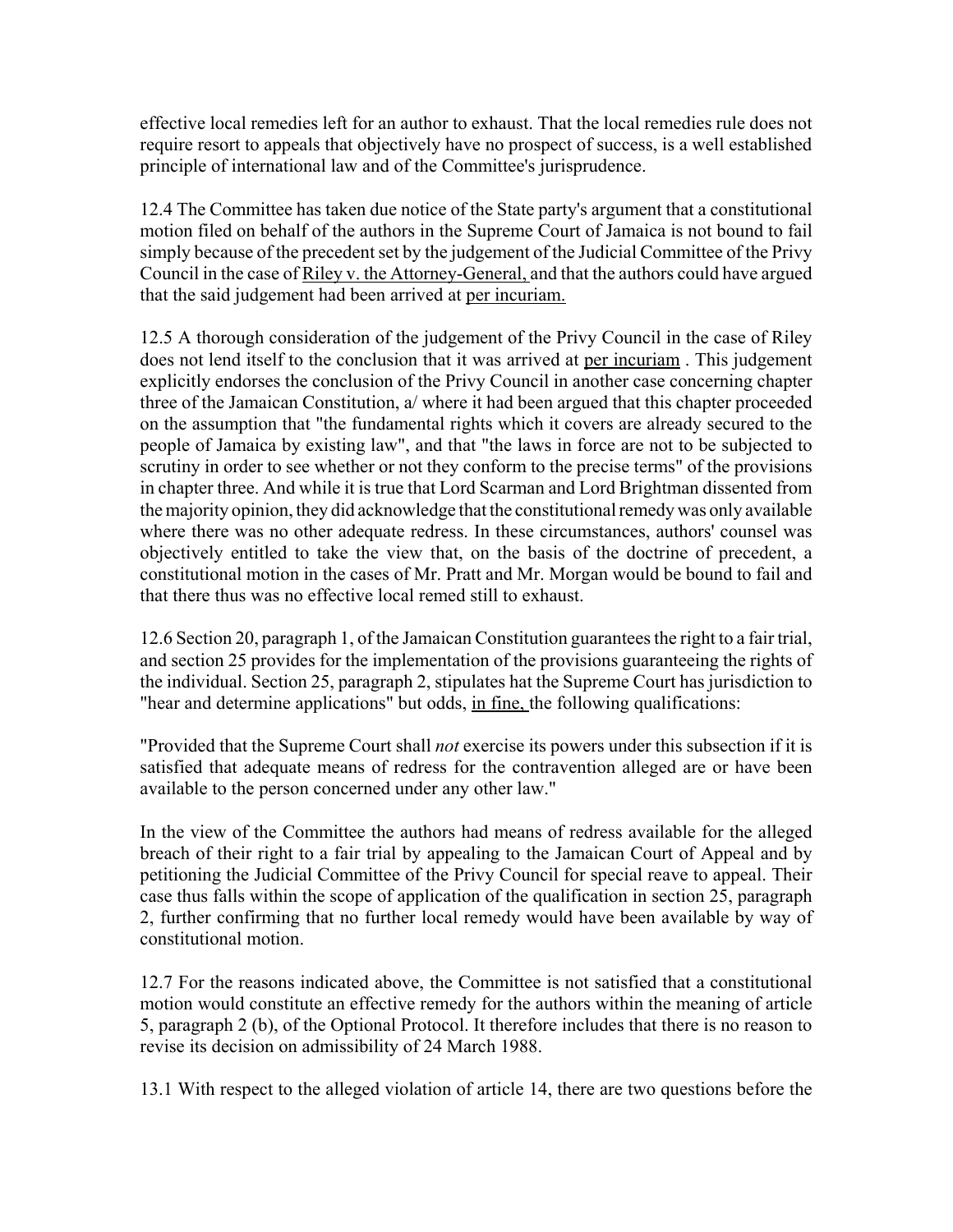Committee: first, whether consideration of issues relating to legal representation and the availability of witnesses amounted to a violation of the guarantees for a fair trial; and second, whether there was undue delay in the appeal process. The Committee has considered the information before it in connection with the trial in the Home Circuit Court of Kingston and the subsequent appeals.

13.2 As to the first issue under article 14, the Committee notes that legal representation was available to the authors. Although persons availing themselves of legal representation provided by the State may often feel they would have been better represented by a counsel of their own choosing, this is not a matter that constitutes a violation of article 14, paragraph 3 (d), by the State party. Nor is the Committee in a position to ascertain whether the failure of Mr. Pratt's lawn/or to insist upon calling the alibi witness before the case was closed was a matter of professional judgement or of negligence. That the Court of Appeal did not itself insist upon the calling of this witness is not in the view of the Committee a violation of article 14, paragraph 3 (e), of the Covenant.

13.3 As to the second issue under article 14, the Committee has noted that the delays in the judicial proceedings in the authors' cases constitute a violation of their rights to be heard within a reasonable time. The Committee first notes that article 14, paragraph 3 (c), and article 14, paragraph 5, are to be read together, so that the right to review of conviction and sentence must be made available without undue delay. In this context the Committee recalls its general comment on article 14, which stipulates, inter alia, that "all stages [of judicial proceedings] should take place without undue delay, and that in order to make this right effective, a procedure must be available to ensure that the trial will proceed without undue delay, both in first instance and on appeal".

13.4 The State party has contended that the time span of three years and nine months between the dismissal of the authors' appeal and the delivery of the Court of Appeal's written judgement was attributable to an oversight and that the author should have asserted their right to receive earlier the written judgement. The Committee considers that the responsibility for the delay of 45 months lies with the judicial authorities of Jamaica. This responsibility is neither dependent on request for production by the accused in a trial nor is non-fulfilment of this responsibility excused by the absence of a request from the accused. The Committee further observes that the Privy Council itself described the delay as inexcusable (see para. 2.3 above).

13.5 In the absence of a written judgement of the Court of Appeal, the authors were not able to proceed to appeal before the Privy Council, thus entailing a violation of article 14, paragraph 3 (c), and article 14, paragraph 5. In reaching this conclusion it matters not that in the event the Privy Council affirmed the conviction of the authors. The Committee notes that in all cases, and especially in capital cases, accused persons are entitled to trial and appeal without undue delay, whatever the outcome of those judicial proceedings turns out to be.

13.6 There are two issues concerning article 7 before the Committee: the first i whether the excessive delays in judicial proceedings constituted not only a violation of article 14, but